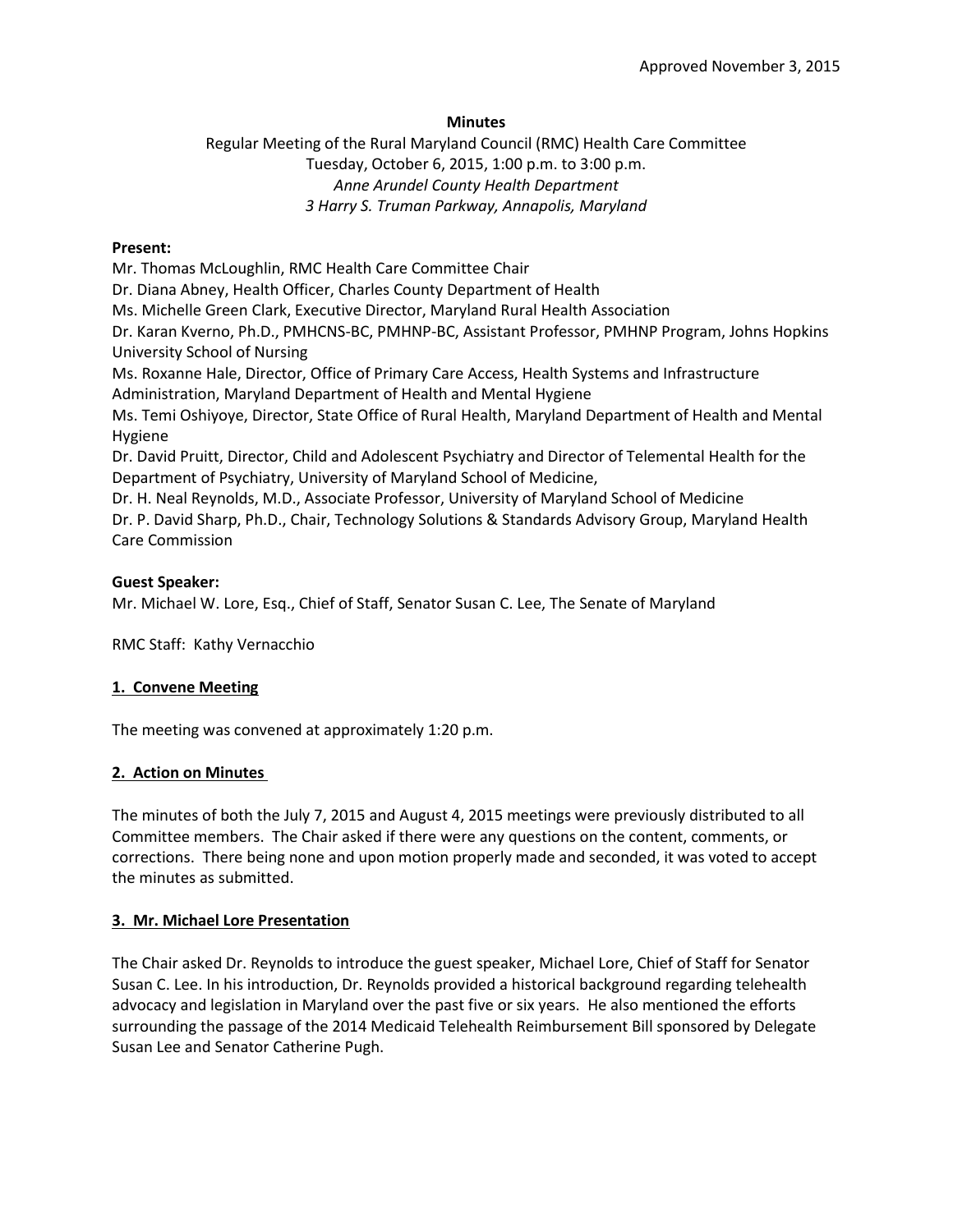Mr. Lore indicated that he hoped to benefit from the experiences of the Committee members present and that the office of Senator Lee intends to increase its working relationship with the Maryland Department of Health and Mental Hygiene (DHMH) and the Rural Maryland Council. He mentioned that 14 other states have legislation supporting telehealth and telemental health and commented on topics such as access, regulation and the role of the legislature regarding those regulations.

In discussing the 2014 Bill to encompass all reimbursements, it was pointed out that an amendment was introduced with the intent to limit reimbursements due to State budgetary considerations. While the current language indicates that the DHMH may authorize coverage, the next legislative session might include strengthening that statement. Mr. Lore said Senator Pugh, Senator Lee and Delegate Resnick are interested in working on this subject prior to and during the 2016 Legislative Session.

## **4. Open Discussion Evaluation**

Several observations were made regarding the presentation. Deep cuts in State budgets were a major source of concern and changing the language of the Bill might not be addressing the core issue which is the fiscal challenge. One of the possibilities advanced was working with DHMH in identifying funding through existing programs. There was extended discussion regarding the global budgeting and healthy population programs and their potential impact on generating income and creating incentives for hospitals to develop and support telehealth models in the community environment. In focusing on cost savings as a major strategy in revising legislation, organizations such as the American Telemedicine Association may provide data on cost savings and/or best practices realized through the adoption of telemedicine by neighboring states.

Other considerations discussed were:

Legislative changes in reimbursement that would incentivize the adoption of telehealth delivery models such as "gain sharing" among primary care practices that exist in the hospital's service area by partnering with practitioners already delivering care in the community.

Legislative changes in regulation that would provide motivation for adoption of telemedicine. Declining numbers of physicians in some medical professions should initiate a closer focus on revising regulations to better accommodate the training and clinical qualifications of other advanced degree health care practitioners such as the nurse practitioner.

School based and Community Center programs in primary care are closely related especially in the areas of mental health and substance abuse. Presenting options for the integration of both in the same environment using telehealth would provide motivation to adopt this health care delivery model.

In concluding the discussion, several members of the committee agreed to follow up with the suggestions offered and will report back at the next meeting.

## **5. Draft Adolescent Depression**

In view of the previous discussion, this agenda item was tabled for a future meeting